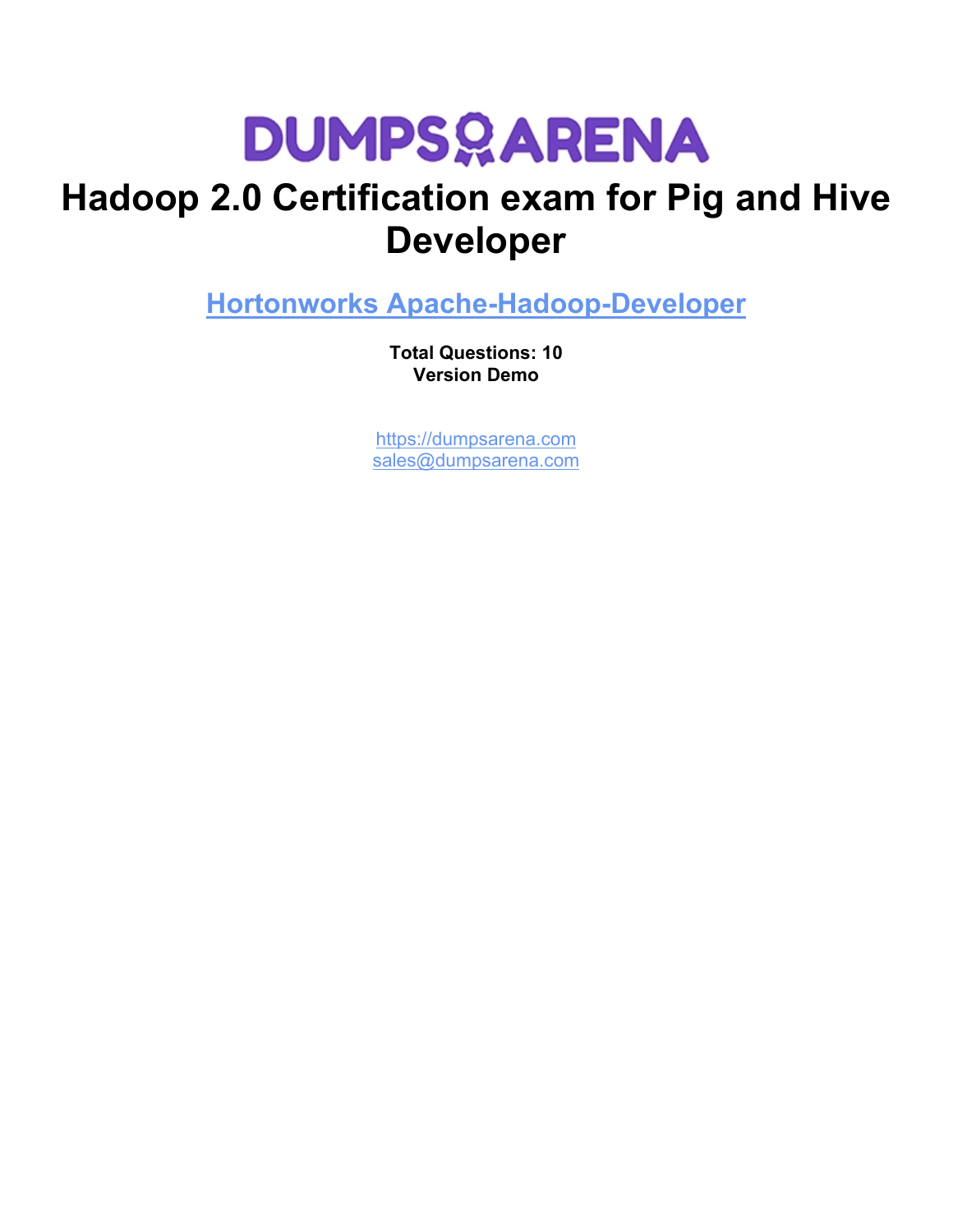#### **QUESTION NO: 1**

You use the hadoop fs –put command to write a 300 MB file using and HDFS block size of 64 MB. Just after this command has finished writing 200 MB of this file, what would another user see when trying to access this life?

- A. They would see Hadoop throw an ConcurrentFileAccessException when they try to access this file.
- B. They would see the current state of the file, up to the last bit written by the command.
- C. They would see the current of the file through the last completed block.
- D. They would see no content until the whole file written and closed.

Answer: C

#### **QUESTION NO: 2**

Which TWO of the following statements are true regarding Hive? Choose 2 answers

- A. Useful for data analysts familiar with SQL who need to do ad-hoc queries
- B. Offers real-time queries and row level updates
- C. Allows you to define a structure for your unstructured Big Data
- D. Is a relational database

Answer: A, C

#### **QUESTION NO: 3**

#### Given the following Hive command:

CREATE EXTERNAL TABLE mytable (name string, age int) ROW FORMAT DELIMITED FIELDS TERMINATED BY ', STORED AS TEXTFILE LOCATION '/home/user/mydata/';

Which one of the following statements is true?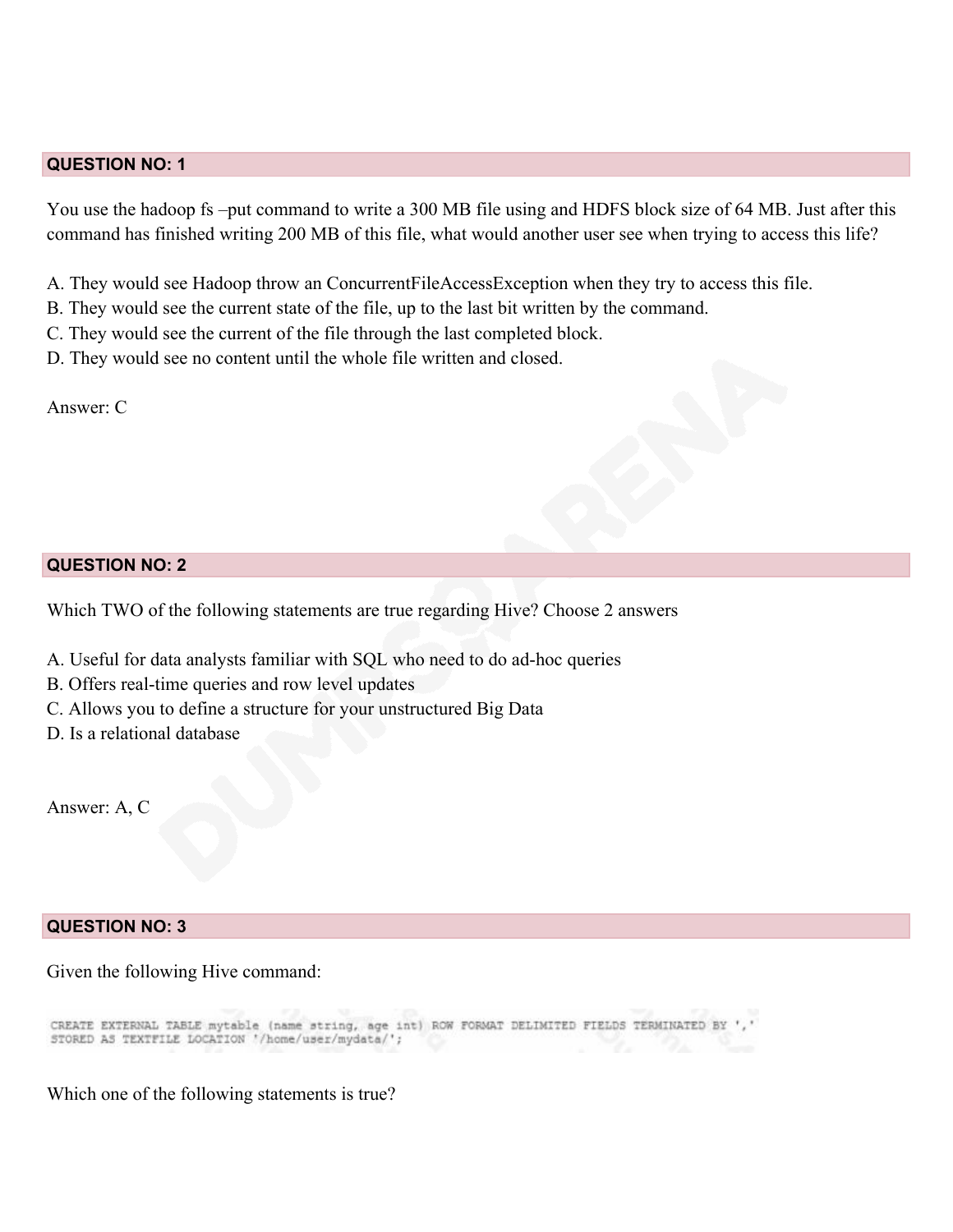- A. The files in the mydata folder are copied to a subfolder of /apps/hlve/warehouse
- B. The files in the mydata folder are moved to a subfolder of /apps/hive/wa re house
- C. The files in the mydata folder are copied into Hive's underlying relational database
- D. The files in the mydata folder do not move from their current location In HDFS

Answer: D

### **QUESTION NO: 4**

Which project gives you a distributed, Scalable, data store that allows you random, realtime read/write access to hundreds of terabytes of data?

- A. HBase
- B. Hue
- C. Pig
- D. Hive
- E. Oozie
- F. Flume
- G. Sqoop

Answer: A

Use Apache HBase when you need random, realtime read/write access to your Big Data.

Note: This project's goal is the hosting of very large tables -- billions of rows X millions of columns -- atop clusters of commodity hardware. Apache HBase is an open-source, distributed, versioned, column-oriented store modeled after Google's Bigtable: A Distributed Storage System for Structured Data by Chang et al. Just as Bigtable leverages the distributed data storage provided by the Google File System, Apache HBase provides Bigtable-like capabilities on top of Hadoop and HDFS.

Features

Linear and modular scalability.

Strictly consistent reads and writes.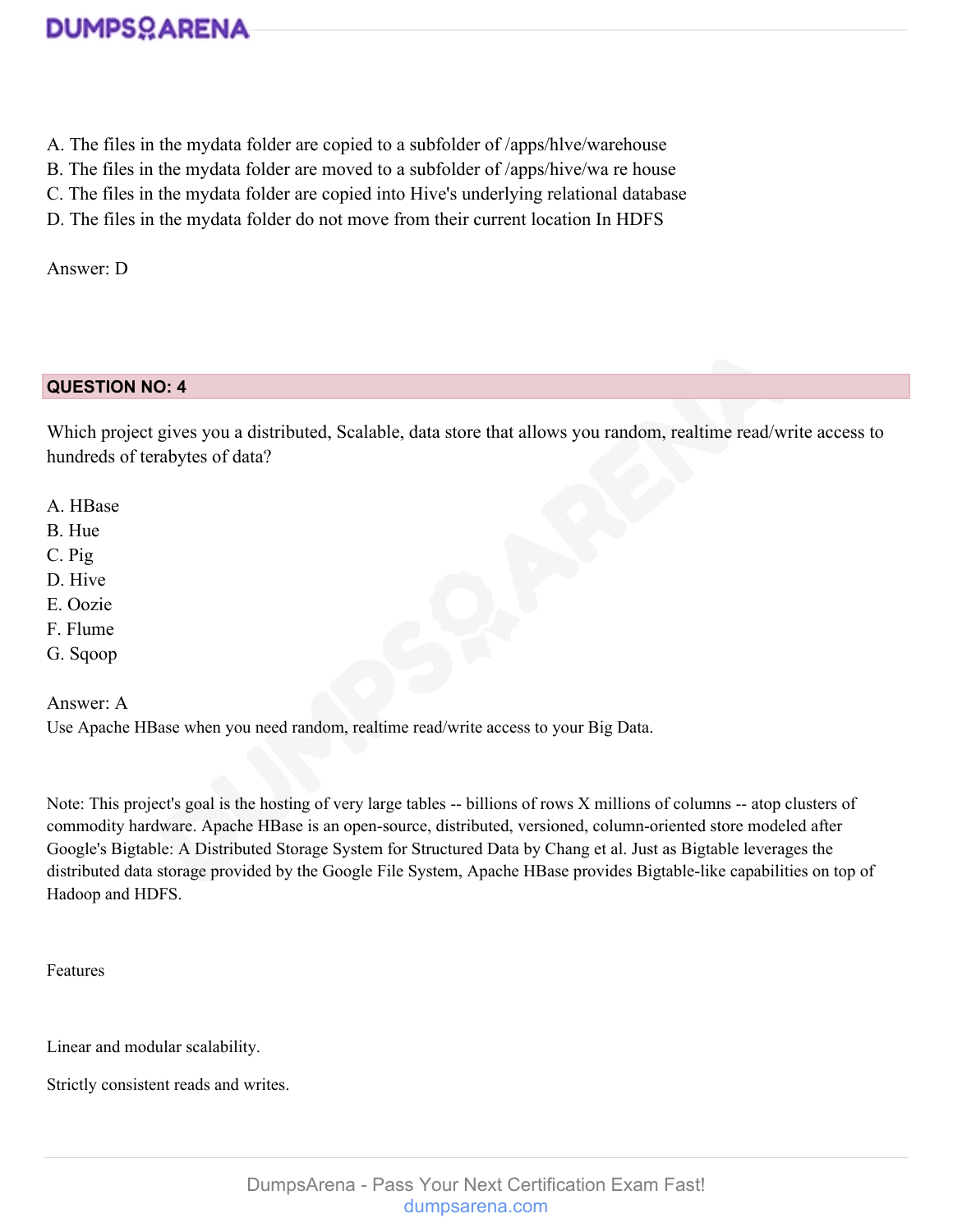Automatic and configurable sharding of tables Automatic failover support between RegionServers. Convenient base classes for backing Hadoop MapReduce jobs with Apache HBase tables. Easy to use Java API for client access. Block cache and Bloom Filters for real-time queries. Query predicate push down via server side Filters Thrift gateway and a REST-ful Web service that supports XML, Protobuf, and binary data encoding options Extensible jruby-based (JIRB) shell Support for exporting metrics via the Hadoop metrics subsystem to files or Ganglia; or via JMX

Reference: [http://hbase.apache.org/](http://hbase.apache.org/#_blank) (when would I use HBase? First sentence)

### **QUESTION NO: 5**

Consider the following two relations, A and B.

```
A = LOAD 'datal' AS (al:int, a2:chararray)
DUMP A;
(1, \text{apple})(3, \text{orange})(4, peach)
(2, cherry)
B = LOAD 'data2
                    AS
                        (bl:chararr
DUMP B;
(Jim, 2)(Brian, 4)(Kim, 0)(Terry, 3)(Chris, 2)
```
A Pig JOIN statement that combined relations A by its first field and B by its second field would produce what output?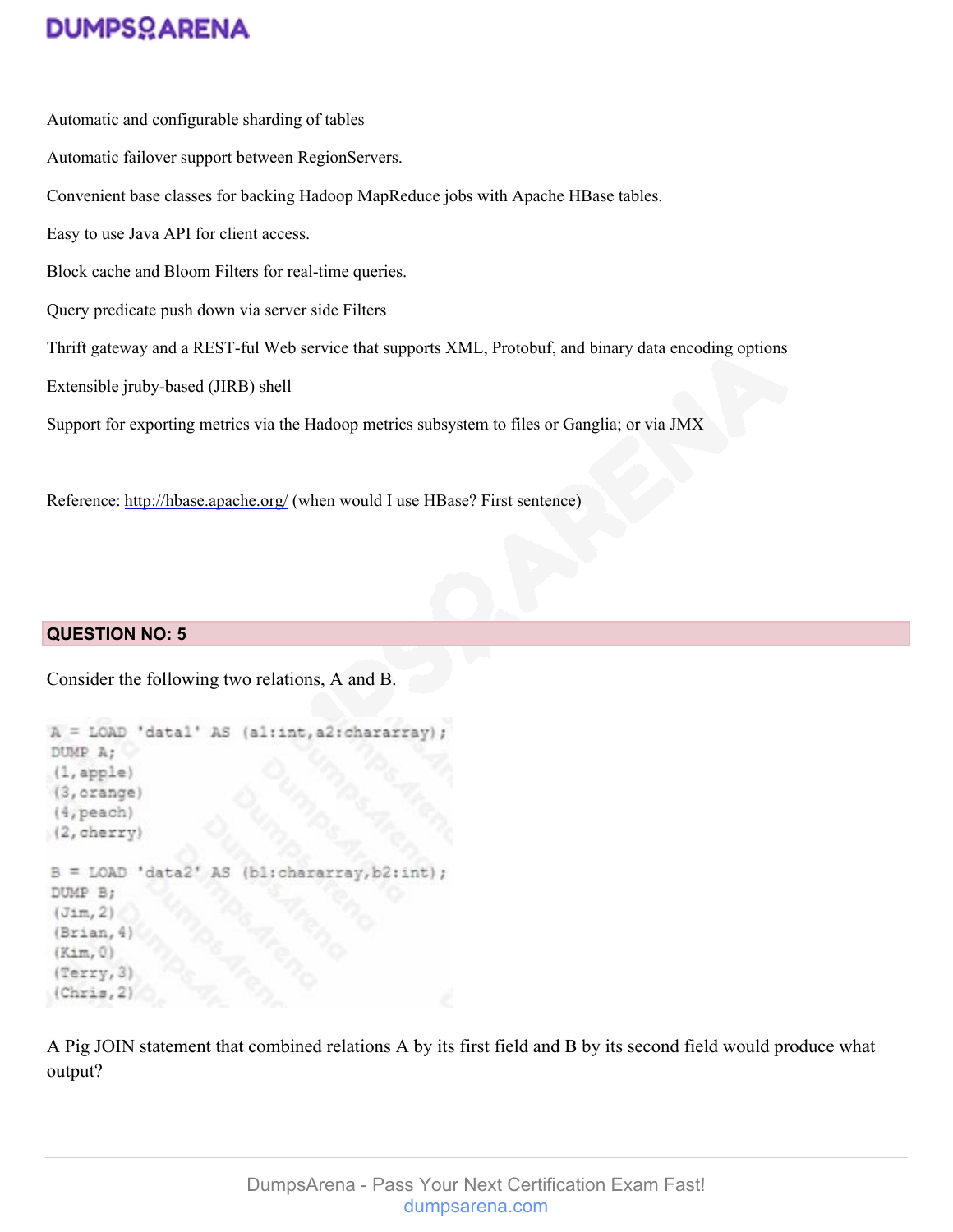A. 2 Jim Chris 2 3 Terry 3 4 Brian 4 B. 2 cherry 2 cherry 3 orange 4 peach C. 2 cherry Jim, Chris 3 orange Terry 4 peach Brian D. 2 cherry Jim 2 2 cherry Chris 2

3 orange Terry 3 4 peach Brian 4

Answer: D

### **QUESTION NO: 6**

Which one of the following statements is true about a Hive-managed table?

A. Records can only be added to the table using the Hive INSERT command.

B. When the table is dropped, the underlying folder in HDFS is deleted.

C. Hive dynamically defines the schema of the table based on the FROM clause of a SELECT query.

D. Hive dynamically defines the schema of the table based on the format of the underlying data.

Answer: B

### **QUESTION NO: 7**

Which process describes the lifecycle of a Mapper?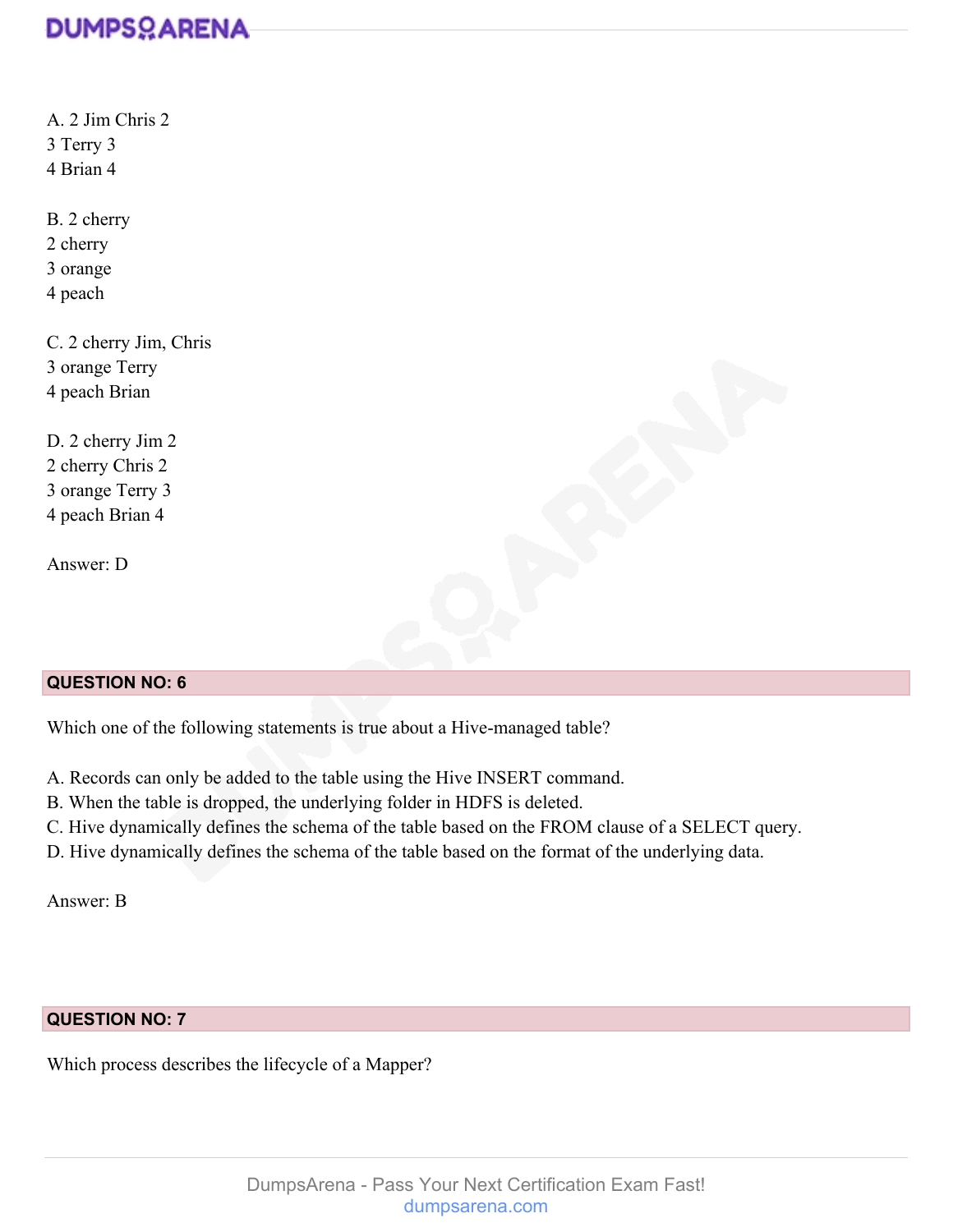A. The JobTracker calls the TaskTracker's configure () method, then its map () method and finally its close () method.

- B. The TaskTracker spawns a new Mapper to process all records in a single input split.
- C. The TaskTracker spawns a new Mapper to process each key-value pair.
- D. The JobTracker spawns a new Mapper to process all records in a single file.

Answer: B

For each map instance that runs, the TaskTracker creates a new instance of your mapper.

Note:

\* The Mapper is responsible for processing Key/Value pairs obtained from the InputFormat. The mapper may perform a number of Extraction and Transformation functions on the Key/Value pair before ultimately outputting none, one or many Key/Value pairs of the same, or different Key/Value type.

\* With the new Hadoop API, mappers extend the org.apache.hadoop.mapreduce.Mapper class. This class defines an 'Identity' map function by default - every input Key/Value pair obtained from the InputFormat is written out.

Examining the run() method, we can see the lifecycle of the mapper:

/\*\*

- \* Expert users can override this method for more complete control over the
- \* execution of the Mapper.
- \* @param context
- \* @throws IOException

\*/

public void run(Context context) throws IOException, InterruptedException {

setup(context);

```
 while (context.nextKeyValue()) {
```
map(context.getCurrentKey(), context.getCurrentValue(), context);

```
 }
```
cleanup(context);

}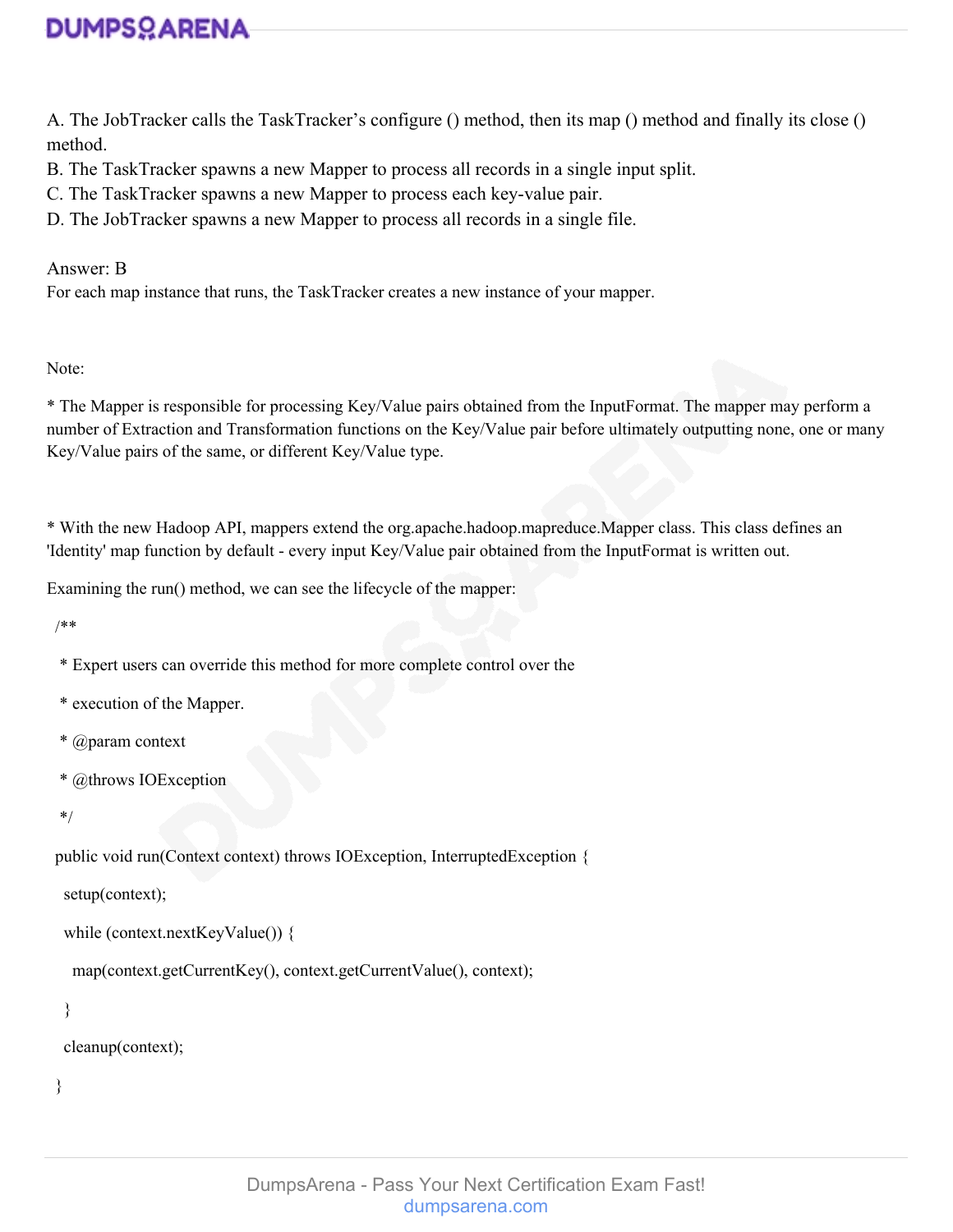setup(Context) - Perform any setup for the mapper. The default implementation is a no-op method.

map(Key, Value, Context) - Perform a map operation in the given Key / Value pair. The default implementation calls Context.write(Key, Value)

cleanup(Context) - Perform any cleanup for the mapper. The default implementation is a no-op method.

Reference: Hadoop/MapReduce/Mapper

#### **QUESTION NO: 8**

Which one of the following is NOT a valid Oozie action?

A. mapreduce

B. pig

C. hive

D. mrunit

Answer: D

#### **QUESTION NO: 9**

Which one of the following statements describes a Hive user-defined aggregate function?

- A. Operates on multiple input rows and creates a single row as output
- B. Operates on a single input row and produces a single row as output
- C. Operates on a single input row and produces a table as output
- D. Operates on multiple input rows and produces a table as output

Answer: A